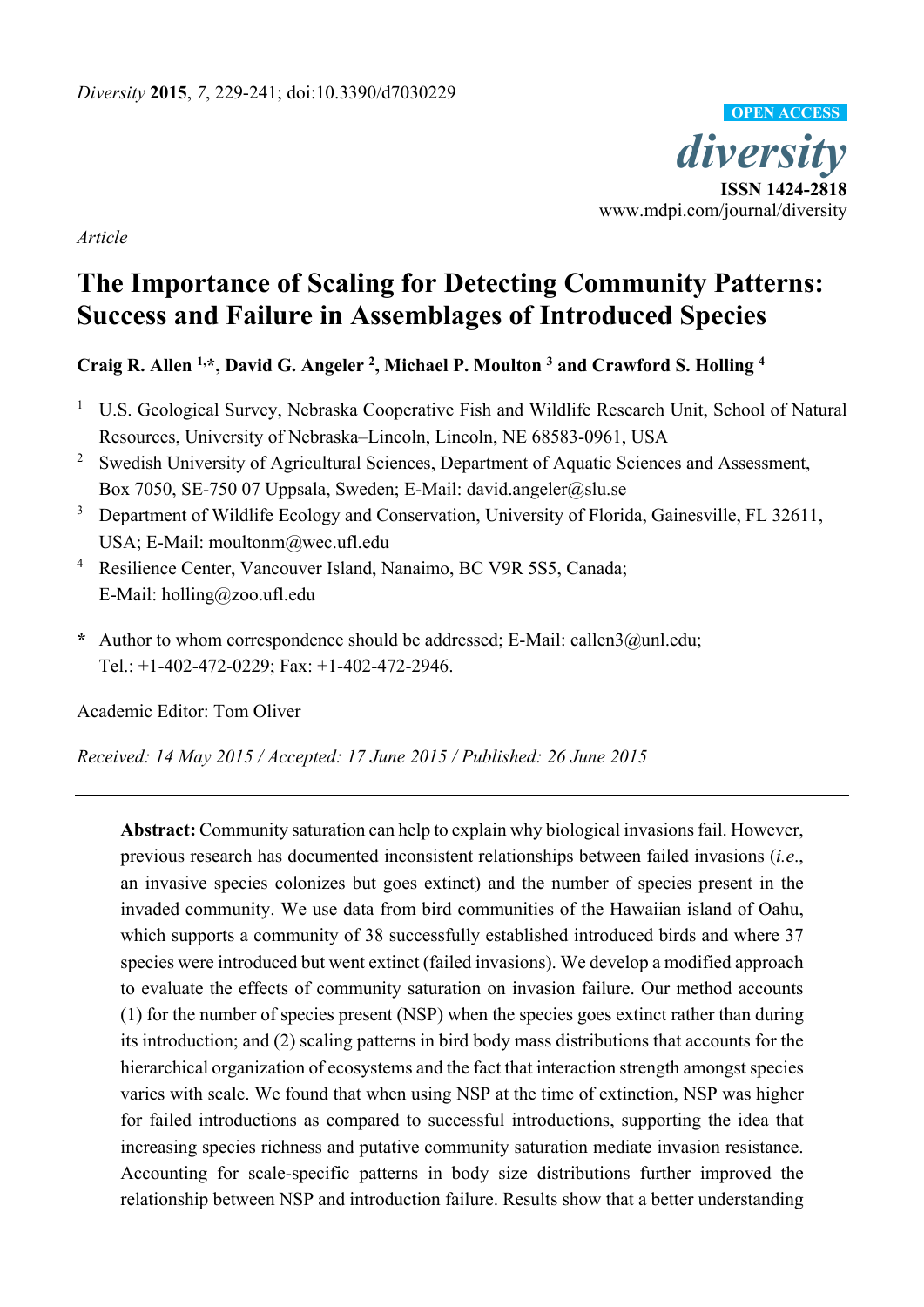of invasion outcomes can be obtained when scale-specific community structure is accounted for in the analysis.

**Keywords:** body size; community assembly; community structure; competition; Hawaii; Introduced; Oahu

## **1. Introduction**

Biological invasions provide an opportunity for testing ecological theory, including assessments of the role of competition in community assembly and structure. Invasion biologists have suggested that invasion resistance increases in strongly interacting communities as community saturation is approached [1–3]. Previous analysis used the numbers of invasive species present (NSP) as a surrogate of potential community saturation and compared NSP for failed *versus* successful introductions [4,5]. Because invasive and remaining native species are strongly segregated by habitat and altitude, the outcome of invasion success or failure in ecosystems is most likely associated with the structural and functional attributes of communities, and interactions between, species [6,7]. Supporting the idea that the structure of the existing community influences the relative success of invasions, Moulton [4] found higher NSP values for failed introductions in the lowland avifauna of the Hawaiian island of Oahu. A higher failure rate for introductions when more introduced species were present suggested that the bird community was approaching saturation. However, NSP values were significantly higher for failed introductions on Oahu only for introductions up to the year 1960, but when the species list was updated through 1981 [4], NSP values were not-significantly  $(p < 0.235)$  higher for failed introductions, despite the number of invasive species having increased. This finding is counterintuitive because if competition and invasion resistance increase as communities become saturated, then differences in NSP between failed and successful introductions should be even more pronounced following additional introductions.

The approach based on NSP by Moulton and colleagues [4,8,9] is useful to evaluate the role of community saturation on invasion success or failure. A recent study of successful *versus* unsuccessful vertebrate introductions in Florida, USA, supported a NSP effect for mammals, herpetofauna and fish but not for birds [5]. Refinements of the method are needed to explore its full potential and for testing current theories about mechanisms conferring resistance to invasions. Here we advance an alternative that allows for improved inference. This is achieved by using NSP at the time a species goes extinct  $(NSP<sub>e</sub>)$  to evaluate unsuccessful establishment instead of NSP at the time a species is introduced  $(NSP<sub>i</sub>)$ . NSPe considers that introduction is not equivalent to establishment, meaning that a species can be introduced in a first stage to an ecosystem which then can, but must not necessarily, become established in a second stage [10]. Second, although NSP may serve as a surrogate of relative invasion resistance [11], the quantitative evaluation of competitive interactions is impossible with census data, which is a potentially severe limitation in any analysis of competitive effects, and thus the importance of community saturation. We therefore take an indirect approach to assess competitive interactions qualitatively within the community of introduced birds. We use techniques and theory which account for scale-specific structures and processes in the environment and which is mirrored in the structure of ecological communities [12–14], particularly birds [15,16].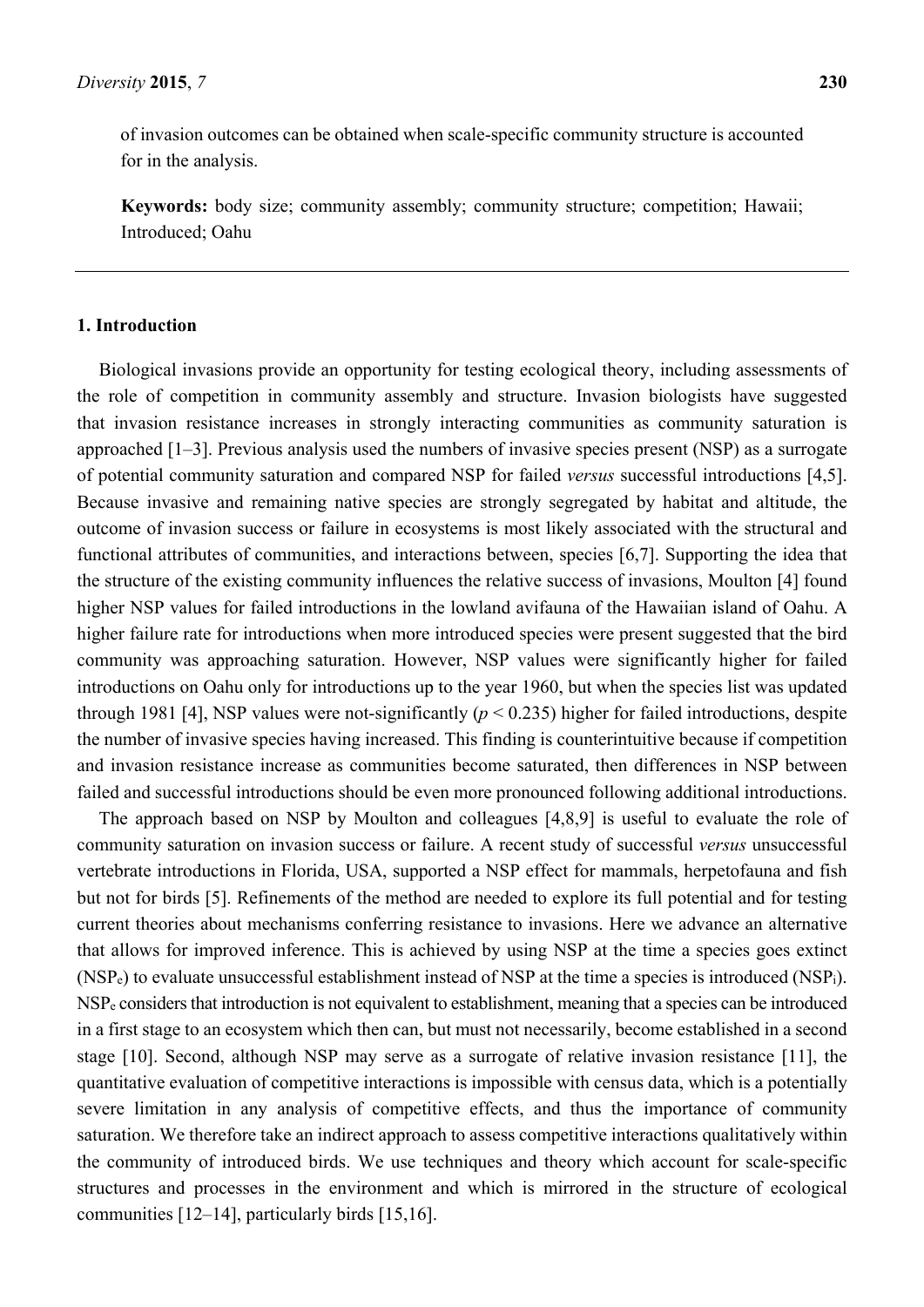Peterson *et al.* [17] suggested that groups of species operating at the same range of scale may represent strongly competitive units regardless of their taxonomic or functional similarity. Exploiting resources at different spatiotemporal scales in the environment reduces the strength of interactions between differently sized species relative to interactions among animals that operate at similar scales [18]. Consider the hypothetical invasion of a bird community by a raven that weighs 1000 g and occupies a large home range. The addition of the raven to the community increases the NSP by one, but it is unlikely that it interacts with the extant small-bodied birds as intensely as another small-bodied bird would. It may be ecologically more relevant to assess how the raven interacts with other species of similar body mass.

Animal body mass is a useful index for linking animal community structure with scales of resource use (see [19]). The average adult body mass of a species strongly correlates with many ecological attributes, including energy use, movement, home range size, and foraging [20,21]. The ecological scales at which a species operates corresponds with average species body mass, making body mass a useful index of the scale at which an animal perceives and exploits its environment [12,22].

Here we assess the importance of scale-specific patterns and NSP<sub>e</sub> of introduction outcomes. We test the hypothesis that relationships between introduction success and failures as a function of NSP become better discernable in analyses that account for scale *versus* approaches that do not.

#### **2. Experimental Section**

#### *Study Site and Analyses*

The Hawaiian island of Oahu has lost nearly its entire native avifauna in lowland habitats (<1000 m elevation) since European colonization [23]. A diverse community of introduced birds has replaced the native avifauna. The development of this introduced community has been well documented, and the fate of species introductions is relatively well known [4,24–28]. These species represent a community distinct from that of the surviving native species. Native species are mostly restricted to native forests at high elevations [23,24,29]. Non-indigenous species are mostly restricted to lower elevation landscapes with a high degree of anthropogenic transformation [30]. The present introduced bird community includes approximately 38 successfully established species, primarily passeriformes (26 species), but also four Galliformes, three Columbiformes, two Psittacidae, one Tytonidae, one Apodidae, and one Ciconidae. Thirty-seven species from the same families have been introduced but subsequently failed to establish breeding populations or went extinct after a period of establishment in the island.

We used the species list of Moulton [4] for passeriform introductions with the addition of all other families of introduced birds [23,27,31]. This list includes all known avian introductions to Oahu, both successful and unsuccessful, since European colonization through the year 1993. Although introduction effort was not available for most species, limiting an assessment of propagule size on introduction success [32], we highlight that we were interested in the consequences of community assembly processes when invaders have become established for some time in the ecosystem rather than in the factors that potentially mediate their establishment *per se*.

Introductions were ranked by year of introduction, and the number of other introduced species (NSP) present in the community was calculated for each successful or failed introduction (Table 1). The NSP values for the successfully introduced and unsuccessfully introduced species were then compared using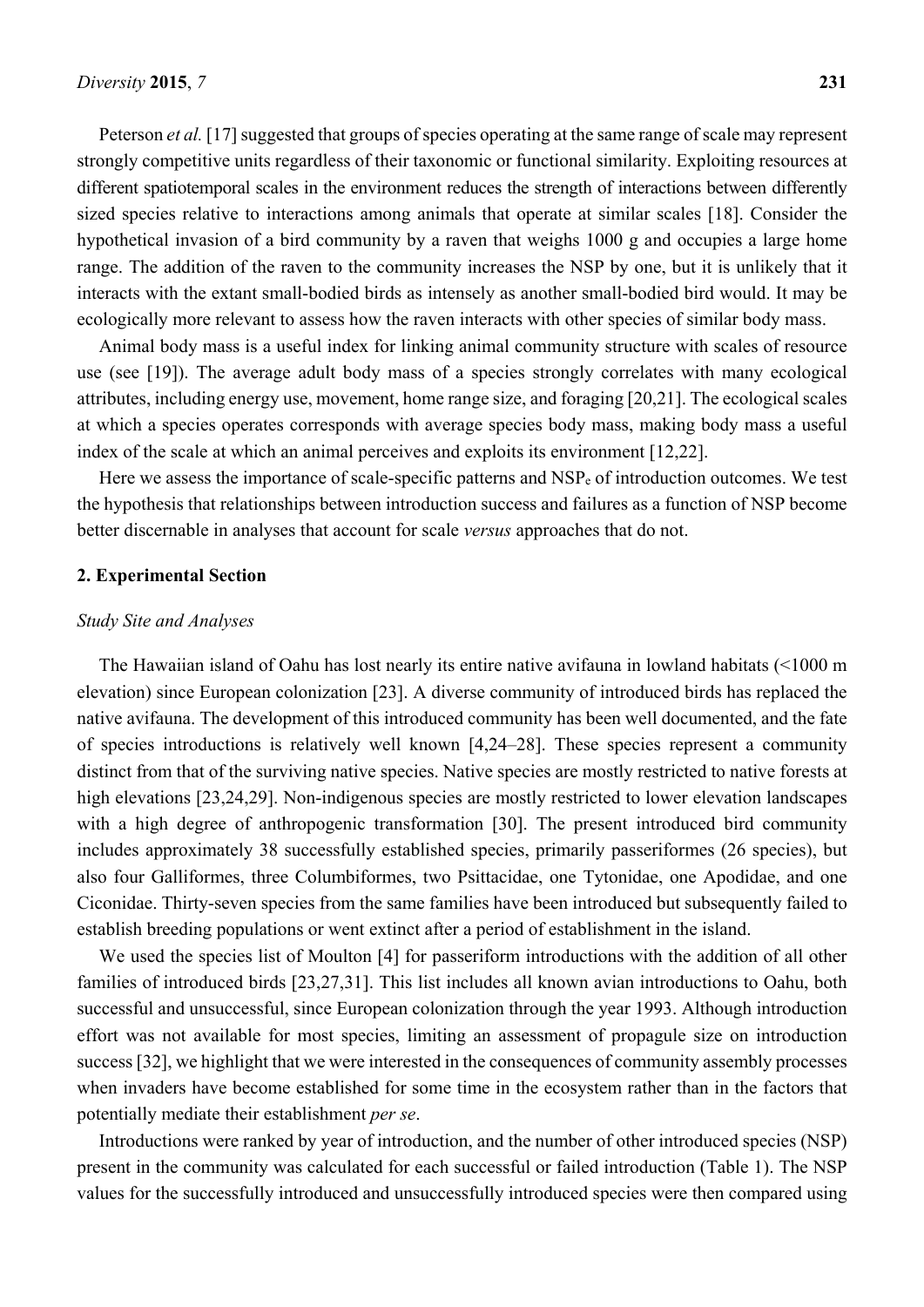a 1-tailed t-test (if the data were normally distributed and variance homogenous) or using a 1-tailed Mann-Whitney U-test. In our analysis we compared NSP for successful introductions with both the NSP at the time of introduction and NSP at the time of extinction for failed introductions. This comparison is appropriate because if competition is one of the factors driving species success or failure, it is the number of species present in the community at the time of extinction that is most relevant. For species that failed immediately, NSP at the time of introduction and extinction are identical.

**Table 1.** Order and fate of introductions of birds introduced to Oahu. Numbers in parentheses after the birds' names indicate membership of the body size group revealed by the discontinuity analysis.

| <b>Species</b>               | <b>Year of Introduction</b> | <b>Year of Extinction</b> | $NSP_i$          | NSP <sub>e</sub> |
|------------------------------|-----------------------------|---------------------------|------------------|------------------|
| Gallus gallus (3)            | 1000                        | 1935                      | $\boldsymbol{0}$ | 31               |
| Columba livia (2)            | 1850                        |                           | $\mathbf{1}$     |                  |
| Callipepla californica (3)   | 1855                        | 1941                      | $\overline{2}$   | 28               |
| Alauda arvensis (2)          | 1870                        |                           | $\overline{3}$   |                  |
| Numida meleagris (3)         | 1874                        | 1908                      | $\overline{4}$   | 15               |
| Phasianus colchicus (3)      | 1875                        |                           | 5                |                  |
| Passer domesticus (2)        | 1879                        |                           | 8                |                  |
| Acridotheres tristis (3)     | 1879                        |                           | 8                |                  |
| Streptopelia chinensis (3)   | 1879                        |                           | 8                |                  |
| Lonchura punctulata (1)      | 1883                        |                           | 10               |                  |
| Carpodacus mexicanus (2)     | 1883                        |                           | 10               |                  |
| Pavo cristatus (3)           | 1896                        |                           | 11               |                  |
| Amandava amandava (1)        | 1900                        |                           | 13               |                  |
| Garrulax canorus (2)         | 1900                        |                           | 13               |                  |
| Colinus virginianus (3)      | 1906                        | 1926                      | 14               | 23               |
| Syrmaticus soemmerringii (3) | 1907                        | 1920                      | 15               | 14               |
| Coturnix chinensis (2)       | 1921                        | 1927                      | 14               | 22               |
| Geopelia striata (2)         | 1922                        |                           | 19               |                  |
| Grallina cyanoleuca (3)      | 1922                        | 1936                      | 19               | 31               |
| Geopelia humeralis (3)       | 1922                        | 1938                      | 19               | 27               |
| Geophaps lophotes (3)        | 1922                        | 1927                      | 19               | 22               |
| Phaps chalcoptera (3)        | 1922                        | 1927                      | 19               | 22               |
| Alectoris chukar (3)         | 1923                        | 1928                      | 20               | 23               |
| Chalcophaps indica (3)       | 1924                        | 1928                      | 22               | 23               |
| Rollulus rouloul (3)         | 1924                        | 1930                      | 22               | 27               |
| Rhipidura leucophrys (2)     | 1926                        | 1937                      | 23               | 29               |
| Parus varius (2)             | 1928                        | 1963                      | 23               | 30               |
| Leiothrix lutea (2)          | 1928                        |                           | 23               |                  |
| Geopelia cuneata (2)         | 1928                        | 1931                      | 23               | 28               |
| Paroaria coronata (2)        | 1928                        |                           | 23               |                  |
| Mimus polyglottos (2)        | 1928                        |                           | 23               |                  |
| Streptopelia decaocto (3)    | 1928                        | 1944                      | 23               | 24               |
| Zosterops japonica (1)       | 1929                        |                           | 27               |                  |
| Cettia diphone (1)           | 1929                        |                           | 27               |                  |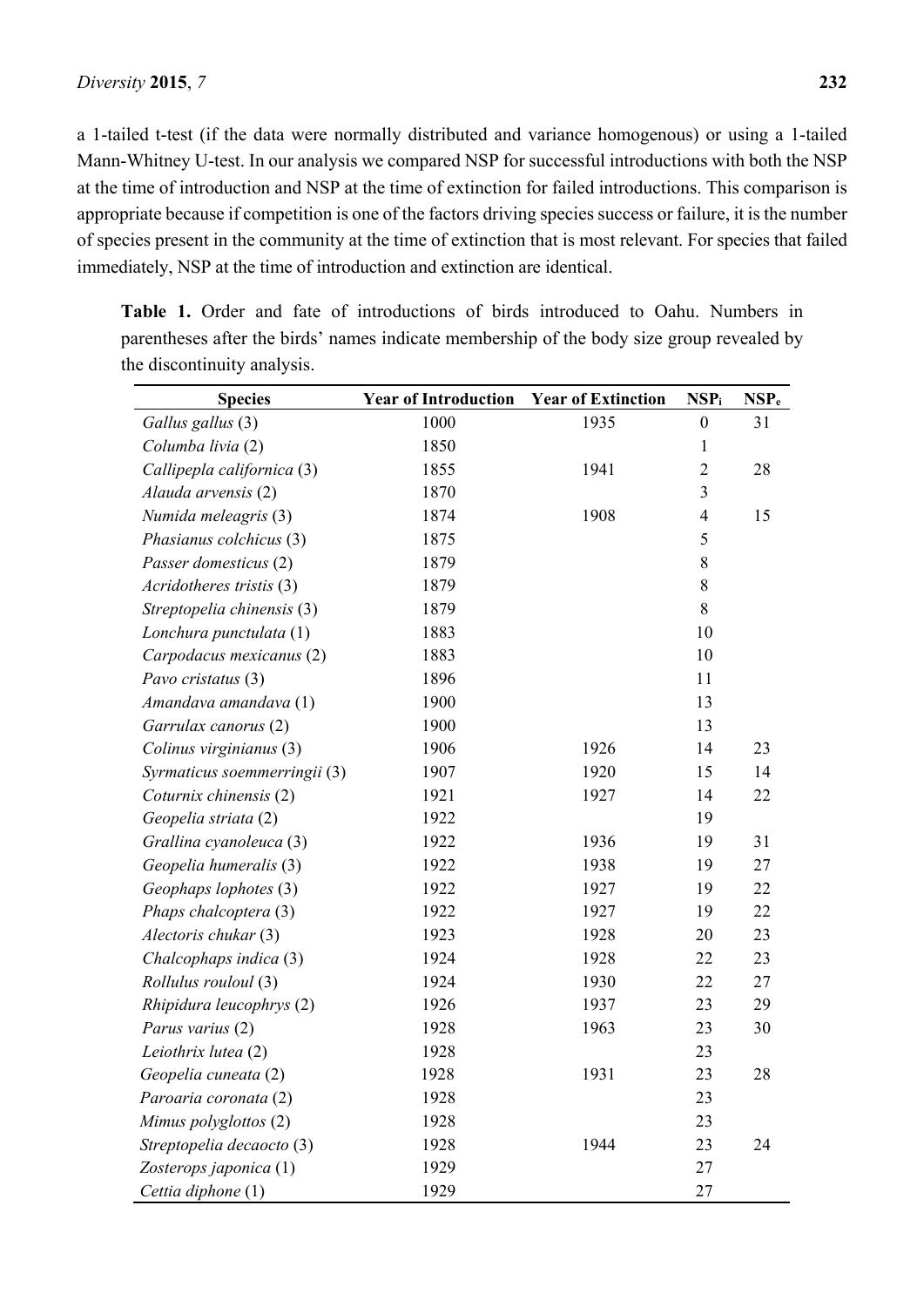| <b>Species</b>                | <b>Year of Introduction</b> | <b>Year of Extinction</b> | $NSP_i$ | $\bf NSP_e$ |
|-------------------------------|-----------------------------|---------------------------|---------|-------------|
| Cyanoptila cyanomelana (2)    | 1929                        | 1958                      | 27      | 24          |
| Cardinalis cardinalis (2)     | 1929                        |                           | 27      |             |
| Paroaria dominicana (2)       | 1931                        | 1932                      | 29      | 31          |
| Sturnella neglecta (3)        | 1931                        | 1937                      | 29      | 29          |
| Copsychus saularis (2)        | 1932                        | 1976                      | 31      | 40          |
| Chrysolophus pictus (3)       | 1932                        | 1941                      | 31      | 28          |
| Chrysolophus amherstiae (3)   | 1932                        | 1941                      | 31      | 28          |
| Lophura nycthemera (3)        | 1932                        |                           | 31      | 28          |
| Passerina cyanea (1)          | 1934                        |                           | 31      | 31          |
| Lonchura malacca (1)          | 1936                        |                           | 31      |             |
| Copsychus malabaricus (2)     | 1940                        |                           | 26      |             |
| Passerina leclancherii (1)    | 1941                        |                           | 28      | 24          |
| Garrulax caerulatus (3)       | 1947                        |                           | 24      |             |
| Syrmaticus reevesii (3)       | 1957                        |                           | 24      | 39          |
| Francolinus pondicerianus (3) | 1959                        |                           | 25      |             |
| Bubulcus ibis (3)             | 1959                        |                           | 25      |             |
| Gracula religiosa (3)         | 1960                        |                           | 26      |             |
| Tyto alba $(3)$               | 1961                        |                           | 27      |             |
| Vidua macroura (1)            | 1962                        |                           | 30      | 38          |
| Gallus sonneratii (3)         | 1962                        |                           | 30      | 41          |
| Meleagris gallopavo (3)       | 1962                        |                           | 30      | 40          |
| Serinus mozambicus (1)        | 1964                        |                           | 31      |             |
| Lonchura oryzivora (2)        | 1964                        |                           | 31      |             |
| Estrilda troglodytes (1)      | 1965                        |                           | 39      | 38          |
| Estrilda melpoda (1)          | 1965                        |                           | 39      |             |
| Lagonosticta senagala (1)     | 1965                        |                           | 39      | 41          |
| Estrilda caerulescens (1)     | 1965                        |                           | 39      |             |
| Uraeginthus angolensis (1)    | 1965                        |                           | 39      | 42          |
| Uraeginthus bengalus (1)      | 1965                        |                           | 39      | 38          |
| Sicalis flaveola (2)          | 1965                        |                           | 39      |             |
| Pycnonotus jocosus (2)        | 1965                        |                           | 39      |             |
| Pycnonotus cafer (2)          | 1966                        |                           | 39      |             |
| Francolinus erckelii (3)      | 1967                        |                           | 40      |             |
| Uraeginthus cycnocephala (1)  | 1969                        |                           | 40      | 42          |
| Myiopsitta monachus (3)       | 1970                        |                           | 41      | 38          |
| Nandayus nenday (3)           | 1971                        |                           | 41      | 40          |
| Tiaris olivacea (1)           | 1974                        |                           | 41      |             |
| Amazona viridigenalis (3)     | 1975                        |                           | 42      |             |
| Estrilda astrild (1)          | 1981                        |                           | 38      |             |
| Psittacula krameri (3)        | 1982                        |                           | 36      |             |
| Lonchura malabarica (1)       | 1984                        |                           | 37      |             |

**Table 1.** *Cont.* 

We also determined NSP values among species operating at the same range of scale to account for strong interactions among those species as compared to interactions among species operating at different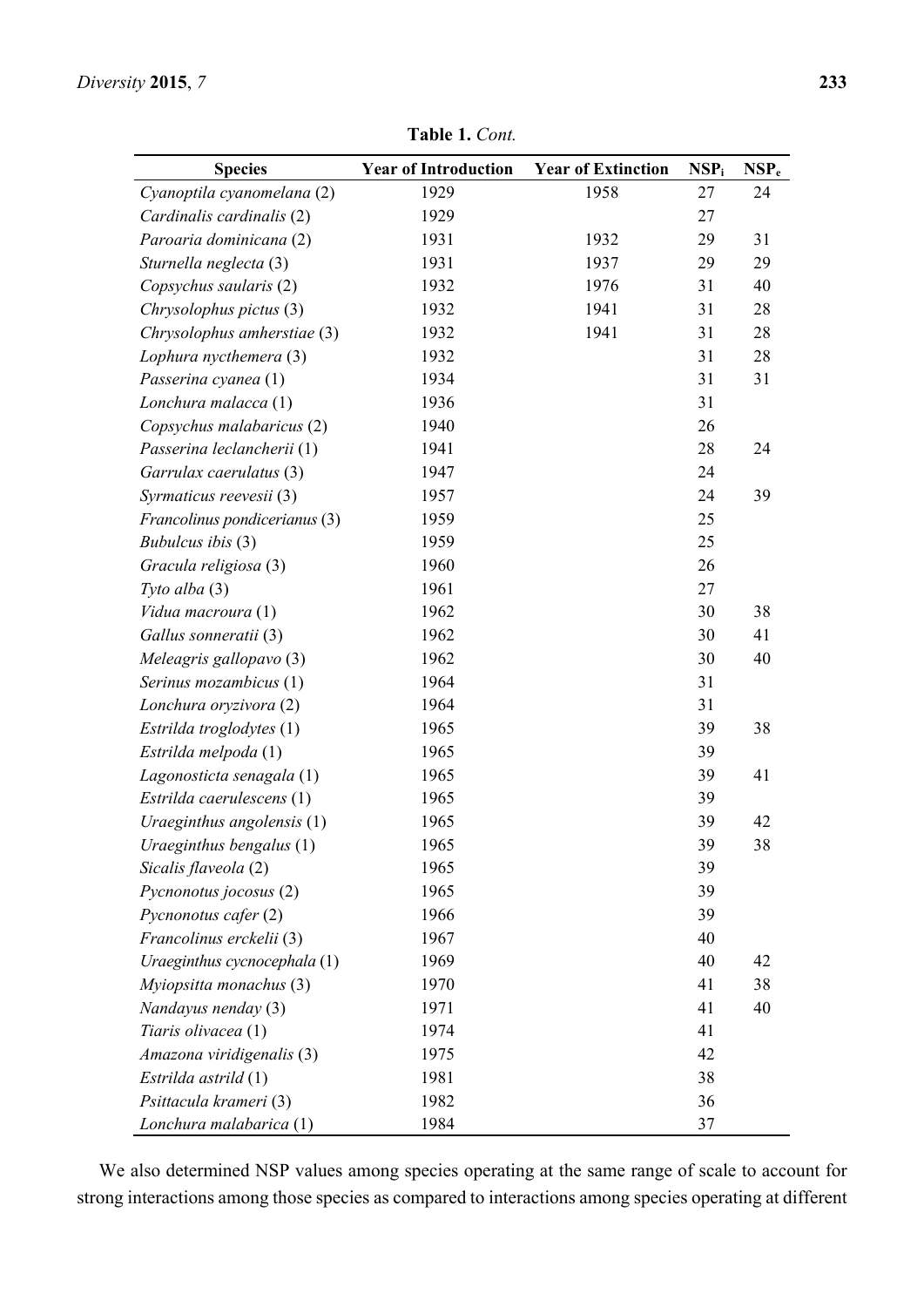scales. We used the methods similar to those described in [33] to objectively determine scaling patterns in the established bird community, based on their body mass distributions, which reflects the hierarchical organization of ecosystems [12,22].

Body mass estimates were obtained from [34] and body mass distributions were analyzed using simulations that compared the observed data with a null distribution established by estimating a continuous unimodal kernal distribution of the log-transformed data [35]. Significance of discontinuities in the data (significantly large gaps between adjacent body masses that represent transitions between scaling regimes [22]) was determined by calculating the probability that the observed discontinuities were randomly generated by comparing observed values with the output of 1000 simulations from the null distribution. Groups of species of similar body mass (body mass aggregations) are defined by the discontinuities detected. Species within a body mass aggregation are assumed to exploit their environment at the same range of scale [12,17,36]. After determining the significant discontinuities in the successfully introduced Oahu bird community, we proceeded to compare NSP values as described above, but comparisons were made within body mass aggregations to take into account the strong interactions among species operating at the same scale as compared to relatively weak interactions among species operating at different scales. Body mass estimates for three failed species (*Serinus leucopygius*, *Luscinia akahige* and *Erithacus komadori*) were unavailable so these species were omitted from our analysis.

Finally, we used correlation analysis to test the hypothesis that the strength of association between the number of extinctions and the NSP at the time of extinction becomes stronger when scale is accounted for in the analyses. We also examined whether extinction rates show non-linear patterns, *i.e.*, whether extinctions are increased upon a threshold in the number of species composing the invaded community. These relationships were examined for the unscaled data and for each body mass aggregation group identified by the discontinuity analysis.

#### **3. Results and Discussion**

Of the 75 bird species that have been introduced to Oahu as of 1991, 38 introductions were successful and 37 failed [4,27]. The mean NSP value for the successful introductions was 24.6 and for unsuccessful introductions the mean NSPi was 25.4 (Table 2). There was no difference between these two groups  $(p = 0.374, 1)$  tailed t-test). However, when we considered NSP<sub>e</sub> for unsuccessful introductions median values for successful introductions (26) and for unsuccessful introductions (29) were significantly different  $(p = 0.026, 1)$  tailed Mann-Whitney U-test; Table 2).

The body mass distribution of the introduced bird community of Oahu was significantly discontinuous; that is, we identified birds operating in different scaling regimes. Two very distinct breaks in the body mass distribution were detected, leading to the conclusion that there were three distinct body mass aggregations or scales (Figure 1). From an ecological perspective the bird species composing these body mass aggregations presumably exploit the environment at small, meso and large scales, respectively. The first aggregation of species had body masses ranging from 7.5 to 14 g (11 successful and 8 unsuccessful species; Table 1). Body masses of the second aggregation of birds ranged from 20 to 56 g (15 successful and 7 unsuccessful; Table 1). The third aggregation included birds that weighed more than 86 g; contrary to patterns observed in body mass aggregations 1 and 2, we observed almost double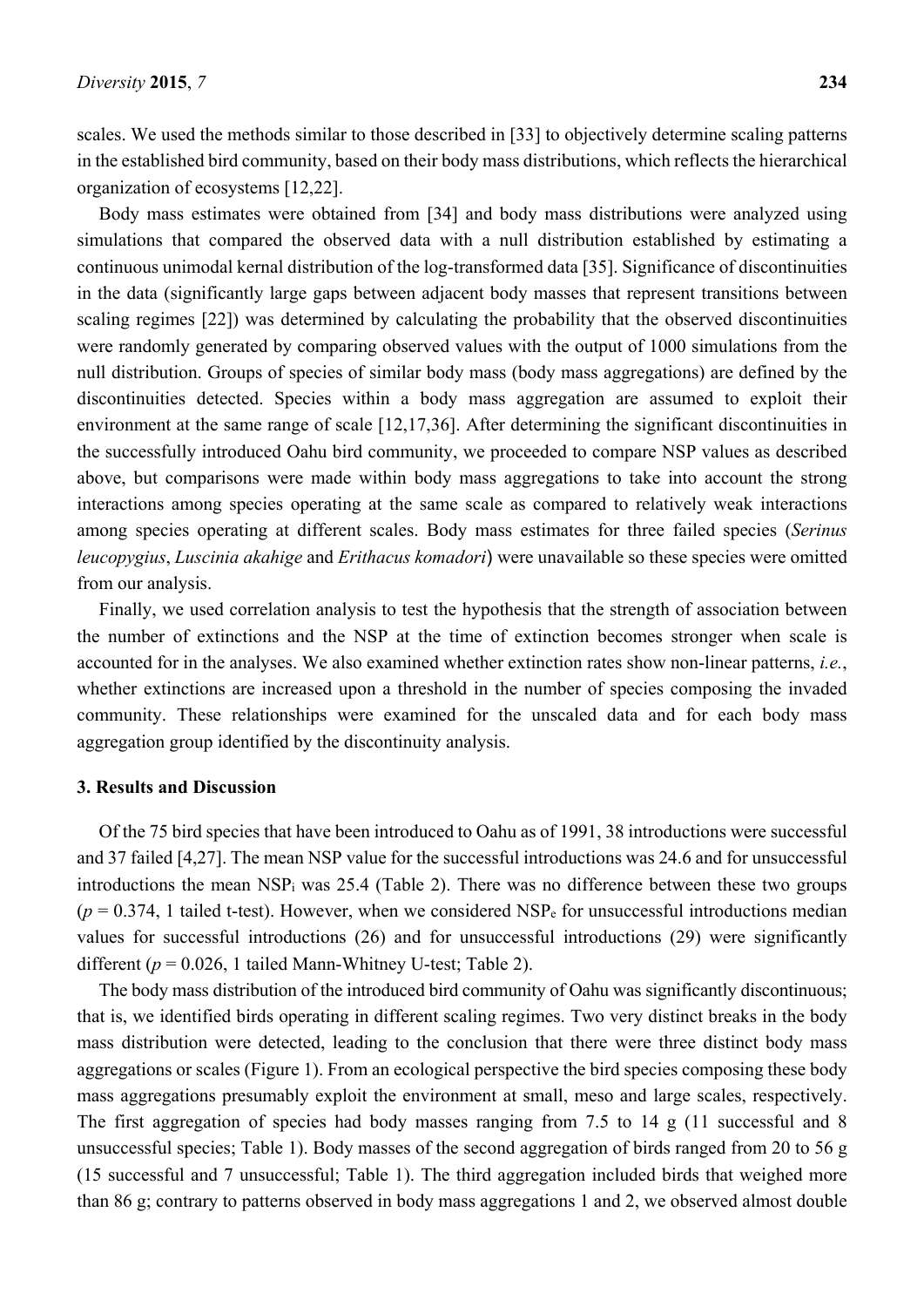the number of unsuccessful *vs*. successful introductions in this third body mass group (12 successful and 22 unsuccessful; Table 1).

Table 2. Mean or median NSP<sub>i</sub> or NSP<sub>e</sub> values for Oahu birds in three different body mass categories, with body mass data pooled, and for unscaled data. Number of observations is given in parentheses.

|                                              | <b>Number of Species Present (NSP)</b> |               |                 |
|----------------------------------------------|----------------------------------------|---------------|-----------------|
|                                              | <b>Successful</b>                      | Failed        | <i>p</i> -value |
| Body mass aggregation 1 NSP <sub>i</sub>     | 6.27(11)                               | $8.88(8)$ **  | 0.090           |
| Body mass aggregation 1 NSP <sub>e</sub>     | 6.27(11)                               | $10.5(8)$ **  | 0.020           |
| Body mass aggregation $2$ NSP <sub>i</sub> * | 11(15)                                 | $11(7)$ **    | 0.137           |
| Body mass aggregation 2 NSP <sub>e</sub>     | 8.33(15)                               | $12.57(7)$ ** | 0.026           |
| Body mass aggregation $3$ NSP <sub>i</sub> * | 8(12)                                  | $9.5(22)$ **  | 0.144           |
| Body mass aggregation 3 NSP <sub>e</sub>     | 8(12)                                  | $9.77(22)$ ** | 0.047           |
| Pooled data NSP;*                            | 8(38)                                  | 11(37)        | 0.051           |
| Pooled data NSP <sub>e</sub> *               | 8(38)                                  | 12(37)        | 0.002           |
| Unscaled data $NSP_i$                        | 24.58(38)                              | 25.43(37)     | 0.374           |
| Unscaled data NSP <sub>e</sub> *             | 26(38)                                 | 29(37)        | 0.026           |

\* Comparisons made with the Mann-Whitney Rank Sum Test because either the data were not normally distributed or variances were not equal. Otherwise, comparisons represent t-tests.

\*\* Numbers in parentheses indicate the number of observations that are specific to each scale.



**Figure 1.** Body mass structure of the Oahu introduced bird community. The upper axis shows the location (black circles) of successfully introduced bird species along a log body mass axis. Gray rectangles represent the three identified body mass aggregations. Gap Statistic is a measure of the deviation of the observed body mass distribution from the unimodal null model.

Comparing the NSPi values of successful *versus* unsuccessful species, probability values were marginally significant  $(p = 0.09)$  for small-scale species in the first body mass category, and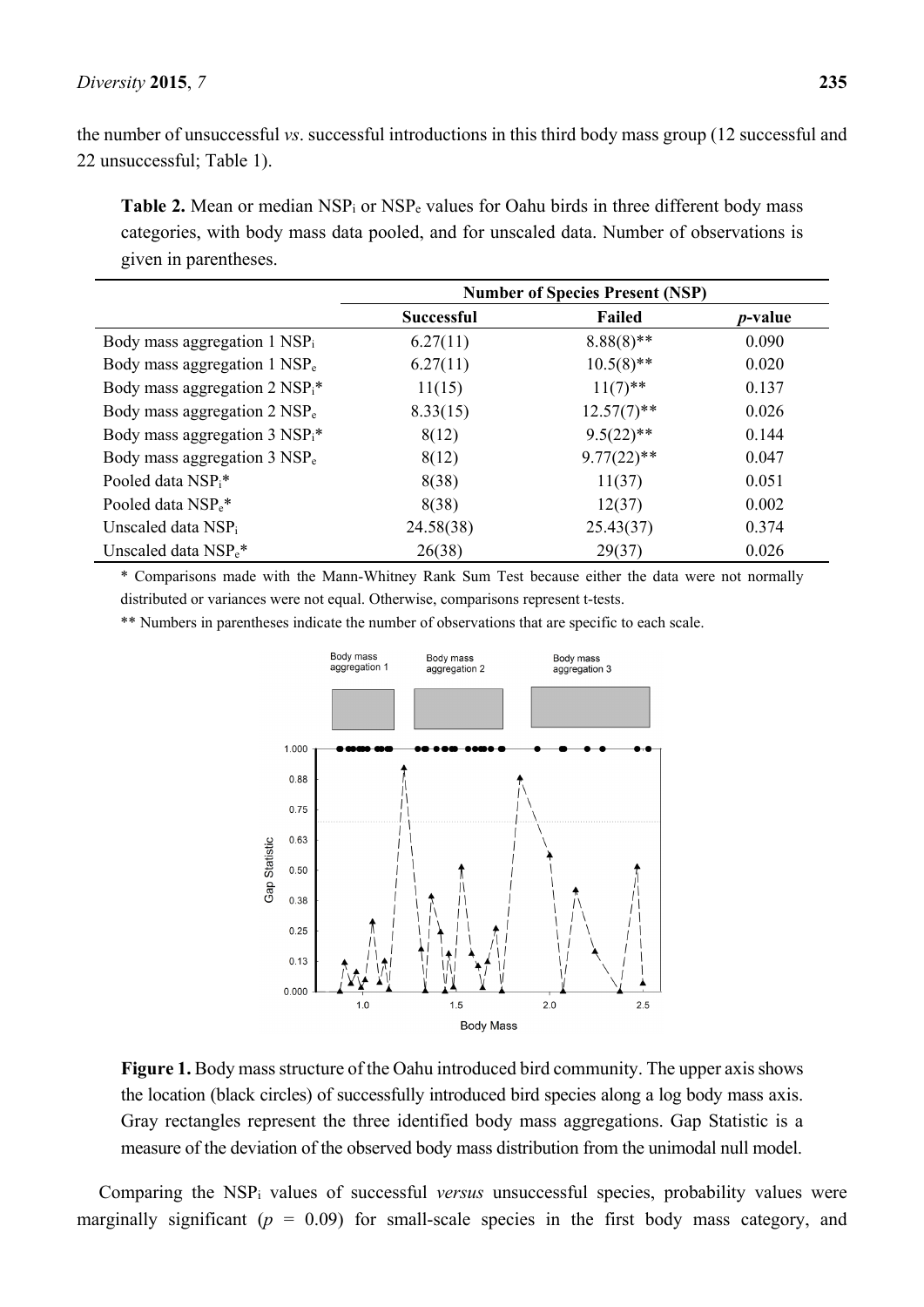nonsignificant for the other two body mass categories ( $p > 0.10$ ; Table 2). Comparison of NSP<sub>e</sub> values for failed species yielded significant results for all three body mass aggregations ( $p < 0.05$ ; Table 2). When data were pooled across body mass aggregations, the comparison between successful and failed species was either marginal ( $p = 0.05$ ), using NSP<sub>i</sub> or highly significant ( $p < 0.01$ ), using NSP<sub>e</sub>.

Correlations between NSP at the time of extinction and the number of extinctions were positive and significant when conducted with both unscaled data and for the data segregated into three scales. These correlations were higher for the scaled data in all three body mass categories ( $r = 0.540, 0.683,$  and  $0.507,$ respectively) than for the unscaled data (r = 0.467). Comparing the number of failed invasions *versus* the NSP at the time of extinction suggests that a threshold may be present (Figure 2 upper panel). Only two species were lost from the community when there were fewer than 20 species present, but when more than 20 species were present the number of extinctions dramatically increased. Similar nonlinear patterns were found when examining the same relationships within body mass groups with the number of extinctions increasing upon thresholds of 12 species for body mass aggregations 1 and 2 and 9 species for body mass aggregation 3 (Figure 2 lower panel).



**Figure 2.** Plots of the number of extinctions *versus* the number of species present at the time of extinction. Upper panel, all species; Lower panel, species segregated into three body mass categories.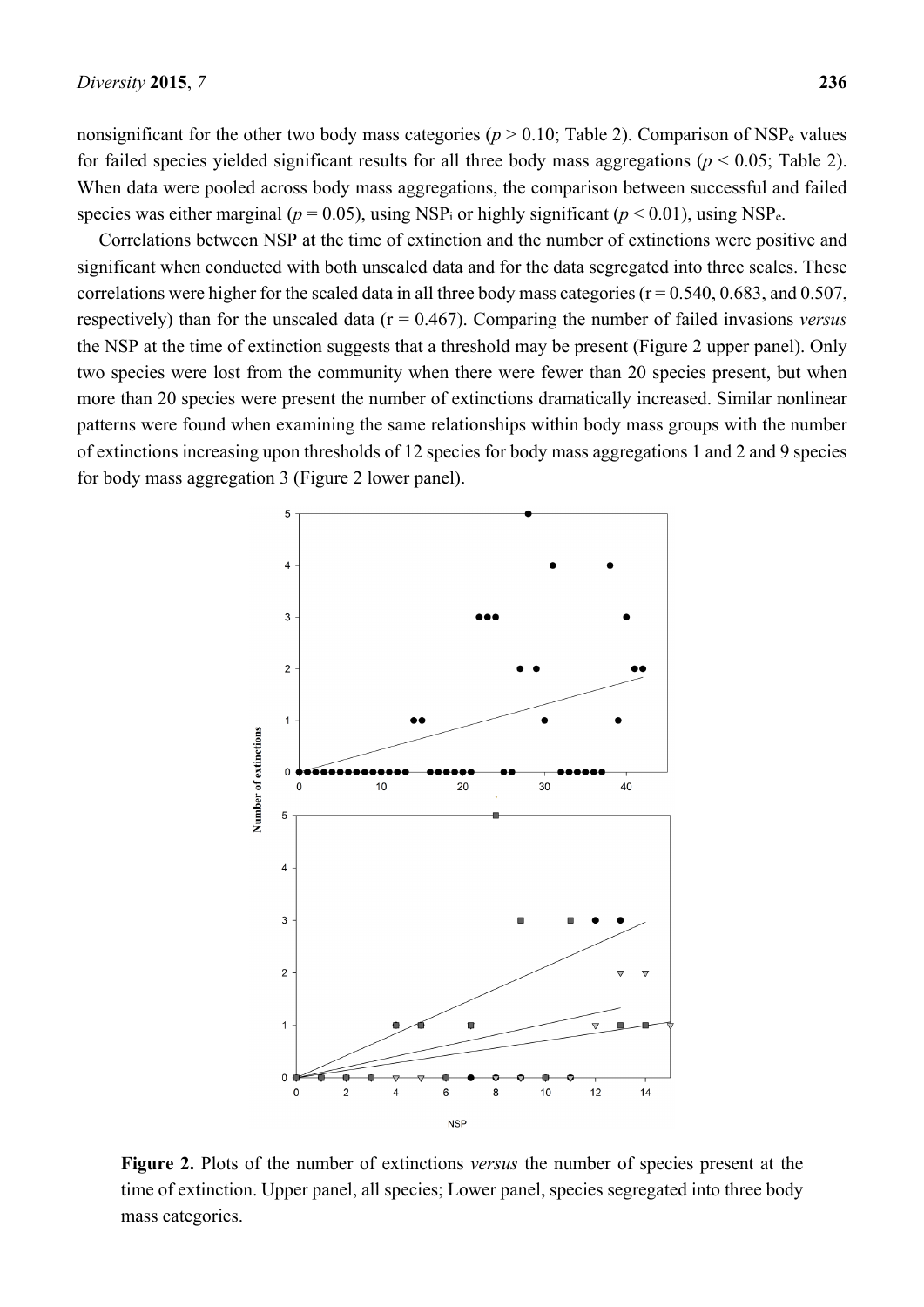Our results indicate that calculating NSP at the time of extinction, rather than at the time of introduction, and scaling the community to account for differences in interaction strength between species in different size classes both represent improvements over earlier analyses of introduced bird communities [4,5]. For species that went extinct, calculating NSP at the time of extinction rather than at the time of introduction is less conservative and assays patterns of invasion resistance in the community more realistically. Scaling communities prior to such an analysis also represents an improvement, because of the strong interaction among species operating over the same or similar ranges of scale relative to species operating at grossly different scales.

If competition is one of the forces in the community assembly process [37], we would expect that to be manifested at the time of extinction rather than the time of introduction. For example, *Callipepla californica* was introduced in 1855, when only one other species was present. However, it went extinct in 1941 when 28 species were present. Clearly the consideration of NSP at the time of introduction is less appropriate than NSP at the time of extinction. For species that went extinct immediately following introduction, NSPe and NSPi are identical.

Correlations between NSP at the time of extinction and the number of extinctions were positive and significant but higher for the scaled data in all three body mass categories than for the unscaled data. We also found that thresholds exist when comparing the number of failed introductions with the NSP at the time of extinction, and also these patterns were consistently found for unscaled data or data scaled into body mass aggregations. This finding of thresholds is consistent with the conclusions derived from computer models [1,2] and suggests that if competitive interactions are indeed the ultimate factor shaping the island bird community, they do not become significant in producing community structure until saturation is approached. Most importantly, and supporting our hypothesis, this relationship is strengthened when the community is segregated into body size categories, accounting for scaling relationships in ecosystems.

Scaling interactions within communities is one of many different approaches that have been taken to compartmentalize biological interactions in communities. However, most efforts are based on phylogeny and thus ignore an often substantial portion of the community. The model of Peterson *et al.* [17] accounts for both phylogeny and scale. We used that model to guide our analysis based on segregating the community based on species body size. The two breaks in scale (discontinuities) we identified and used to guide our aggregation of the community into three body mass categories are prominent, unmistakable, and based on an objective identification of scaling patterns in ecological communities. Our results support the model of Peterson *et al.* [17] that suggests the importance of scaling species interactions and conclusions suggesting the prominent role of competition in structuring animal communities [8,24,38–41]. However, it should be noted that differences in taxonomic and guild diversity exist among the three body size categories. Specifically, all species in the first body mass category are passeriformes, and all except two (*Cettia diphone* and *Zosterops japonica*) are primarily seed eaters [42]. There is more taxonomic and guild diversity among species in the second body mass category, which consists of both Passeriformes and Columbiformes. The largest body mass category consists of six different families with a greater diversity of feeding strategies. Additionally, the size range of members of the largest body size category is greater than the body size range of species in the first two body size categories.

Despite this higher variability in the third body mass aggregation, we found that the number of failed invasions is comparatively higher in this aggregation (22 species or 65% of all species found in this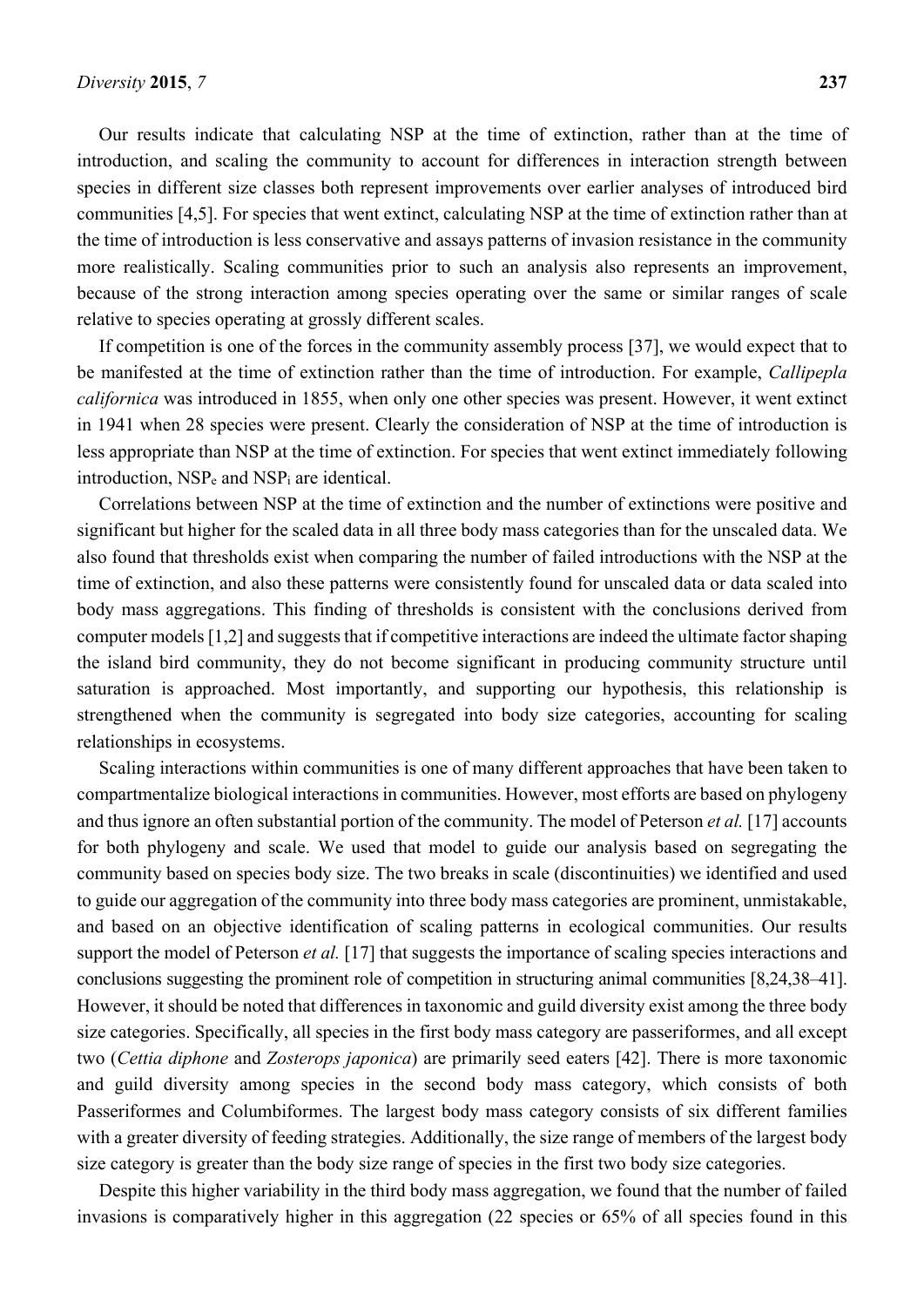aggregation) compared to aggregations 1 (8 species; 42%) and 2 (7 species; 31%). Previous research has shown that establishment success is more likely in large-bodied birds [43], but our analysis suggests that larger-bodied species also fail more often to persist in the bird communities. That extinction risk is higher in birds with higher body masses is consistent with patterns found for large mammals [44] and other bird communities [45]. Single or combined effects related to small population sizes, lower reproductive rates and larger home or geographic ranges have been suggested to increase the extinction risk in large-bodied birds [45]. Although the causes mediating the patterns observed for birds in the largest body mass aggregation on Oahu Island, cannot be ascertained with the data at hand, the pattern itself is consistent with a large body of theory and empirical findings.

## **4. Conclusions**

Our study underscores the usefulness of body mass as a predictor of ecological processes [12,19,22,46,47]. Our results particularly underscore the benefit for elucidating clearer patterns of invasion outcomes when body mass is partitioned into scale-specific patterns. Further research is warranted to assess the generality of pattern found in this study also for other organism groups.

## **Acknowledgments**

An earlier version of this manuscript was improved by comments from Lance H. Gunderson, Garry D. Peterson, Stuart L. Pimm and anonymous reviewers. The Nebraska Cooperative Fish and Wildlife Research Unit is jointly supported by a cooperative agreement between the U.S. Geological Survey, the Nebraska Game and Parks Commission, the University of Nebraska−Lincoln, the U.S. Fish and Wildlife Service and the Wildlife Management Institute. We acknowledge funding by the August T. Larsson Foundation (NJ Faculty, Swedish University of Agricultural Sciences).

# **Author Contributions**

Craig R. Allen developed and wrote the first draft of the paper. David G. Angeler, Michael P. Moulton, and Crawford S. Holling contributed to writing and idea development.

# **Conflicts of Interest**

The authors declare no conflict of interest.

## **References**

- 1. Case, T.J. Invasion resistance arises in strongly interacting species-rich model competition communities. *Proc. Natl. Acad. Sci. USA* **1990**, *87*, 9610–9614.
- 2. Drake, J.A.; Huxel, G.R.; Hewit, C.L. Microcosms as models for generating and testing community theory. *Ecology* **1996**, *77*, 670–677.
- 3. Keitt, T.H.; Marquet, P.A. The introduced Hawaiian avifauna reconsidered: Evidence for self-organized criticality? *J. Theor. Biol.* **1996**, *182*, 161–167.
- 4. Moulton, M.P. The all-or-none pattern in introduced Hawaiian Passeriforms: The role of competition sustained. *Am. Nat.* **1993**, *141*, 105–119.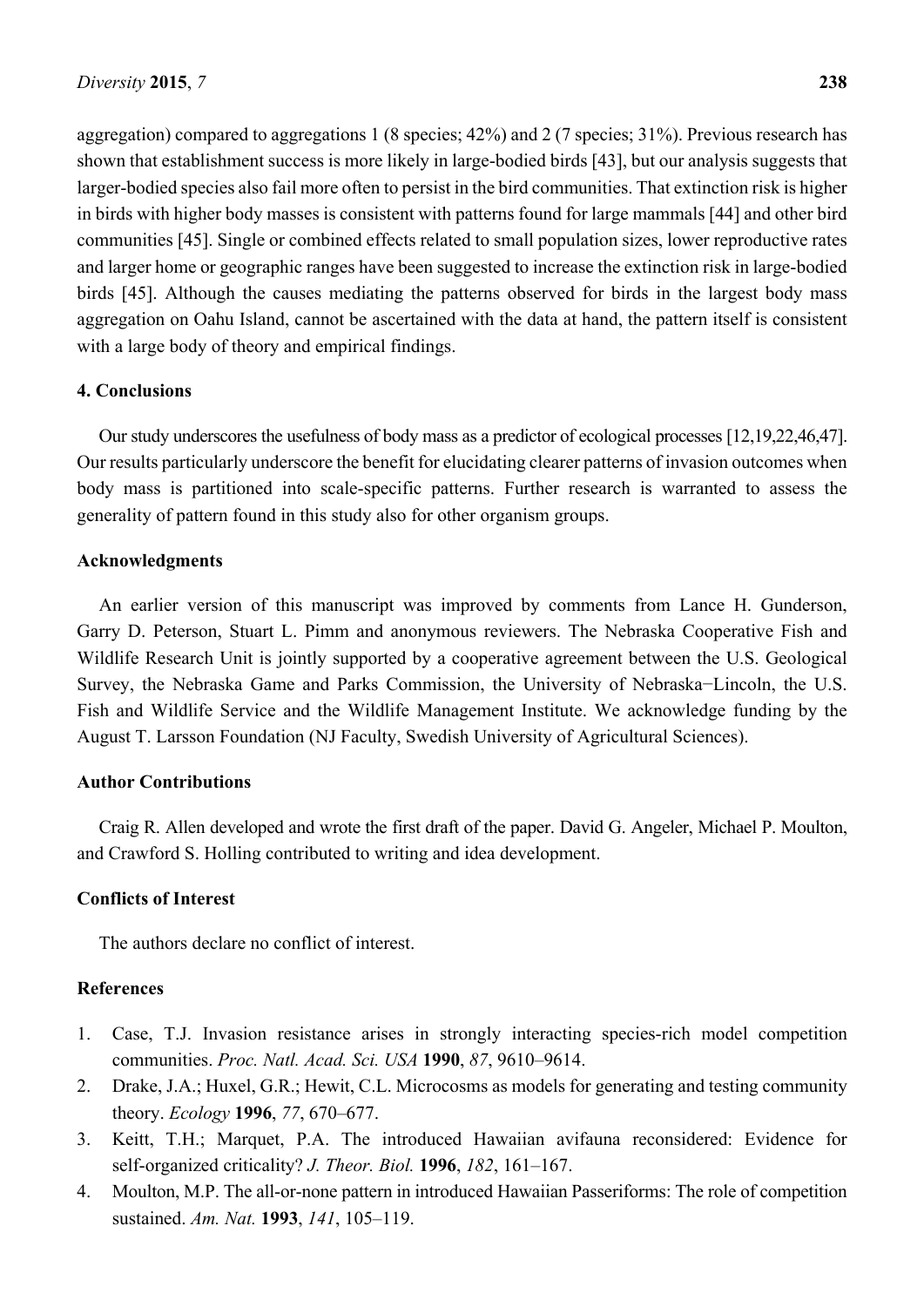- 6. Kempel, A.; Chrobock, T.; Fischer, M.; Rohr, R.P.; van Kleunen, M. Determinants of plant establishment success in a multispecies introduction experiment with native and alien species. *Proc. Natl. Acad. Sci. USA* **2013**, *110*, 12727–12732.
- 7. Svenning, J.-C.; Gravel, D.; Holt, R.D.; Schurr, F.M.; Thuiller, W.; Münkemüller, T.; Schiffers, K.H.; Dullinger, S.; Edwards, T.C.; Hickler, T.; *et al*. The influence of interspecific interactions on species range expansion rates. *Ecography* **2014**, *37*, 1198–1209.
- 8. Brooke, R.K.; Lockwood, J.L.; Moulton, M.P. Patterns of success in passeriform bird introductions on Saint Helena. *Oecologia* **1995**, *103*, 337–342.
- 9. Moulton, M.P.; Sanderson, J.G.; Simberloff, D. Passeriform introductions to the Mascarenes (Indian Ocean): An assessment of the role of competition. *Écologie* **1996**, *27*, 143–152.
- 10. Colautti, R.I.; MacIsaac, H.J. A neutral terminology to define "invasive" species. *Divers. Distrib.* **2004**, *10*, 135–141.
- 11. Tilman, D. Community invisibility, recruitment limitations, and grassland biodiversity. *Ecology* **1997**, *81*, 81–92.
- 12. Holling, C.S. Cross-scale morphology, geometry, and dynamics of ecosystems. *Ecol. Monogr.* **1992**, *62*, 447–502.
- 13. Angeler, D.G.; Göthe, E.; Johnson, R.K. Hierarchical Dynamics of Ecological Communities: Do Scales of Space and Time Match? *PLoS ONE* **2013**, *8*, e69174.
- 14. Allen, C.R.; Angeler, D.G.; Garmestani, A.S.; Gunderson, L.H.; Holling, C.S. Panarchy: Theory and applications. *Ecosystems* **2014**, *17*, 578–589.
- 15. Sundstrom, S.M.; Allen, C.R.; Barichievy, C. Species, Functional Groups, and Thresholds in Ecological Resilience. *Conserv. Biol.* **2012**, *26*, 305–314.
- 16. Kampichler, C.; Angeler, D.G.; Holmes, R.T.; Leito, A.; van der Jeugd, H.; Svensson, S.; Wesołowski, T. Natural long-term dynamics of bird communities: An analysis of base-line conditions from long-term data. *Oecologia* **2014**, *175*, 1301–1313.
- 17. Peterson, G.; Allen, C.R.; Holling, C.S. Ecological resilience, biodiversity, and scale. *Ecosystems* **1998**, *1*, 6–18.
- 18. Allen, T.F.H.; Hoekstra, T.W. *Toward A Unified Ecology*; Columbia University Press: New York, NY, USA, 1992.
- 19. Wilson, D.S. The adequacy of body size as a niche difference. *Am. Nat.* **1975**, *109*, 769–784.
- 20. Eisenberg, J.F. *The Mammalian Radiations: An Analysis of Trends in Evolution, Adaptation, and Behavior*; University of Chicago Press: Chicago, IL, USA, 1981.
- 21. Peters, R.H. *The Ecological Implications of Body Size*; Cambridge University Press: Cambridge, UK, 1983.
- 22. Nash, K.L.; Allen, C.R.; Angeler, D.G.; Barichievy, C.; Eason, T.; Garmestani, A.S.; Graham, N.A.J.; Granholm, D.; Knutson, M.; Nelson, R.J.; *et al*. Discontinuities, cross-scale patterns and the organization of ecosystems. *Ecology* **2014**, *95*, 654–667.
- 23. Berger, A.J. *Hawaiian Birdlife*, 2nd ed.; University Press of Hawaii: Honolulu, HI, USA, 1981*.*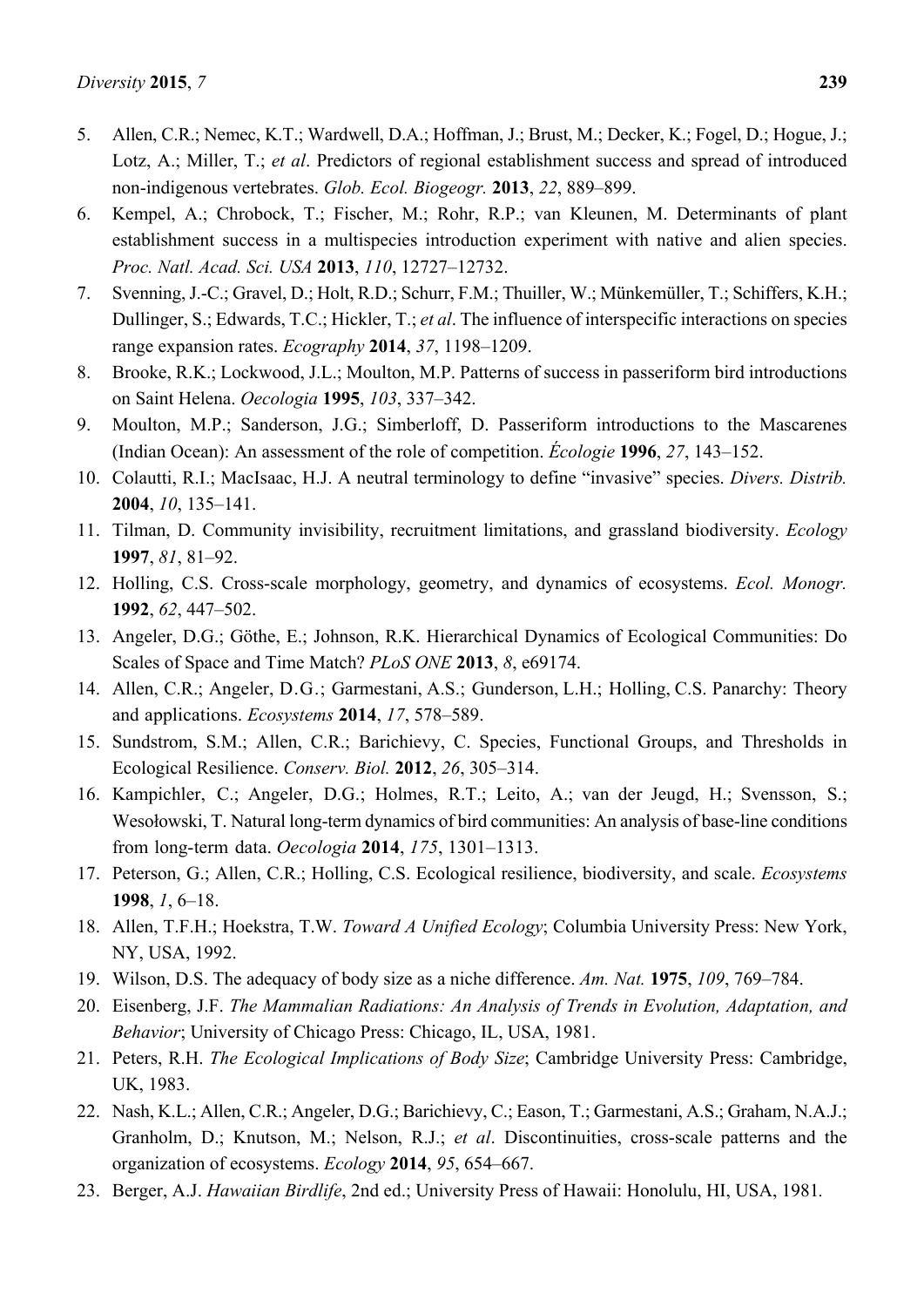- 24. Moulton, M.P.; Pimm, S.L. The introduced Hawaiian avifauana: Biogeographic evidence for competition. *Am. Nat.* **1983**, *121*, 669–690.
- 25. Moulton, M.P.; Pimm, S.L. The extent of competition in shaping an introduced avifauna. In *Community Ecology*; Diamond, J., Case, T.J., Eds.; Harper and Row: New York, NY, USA, 1986; pp. 80–97.
- 26. Moulton, M.P.; Pimm, S.L. Species introductions to Hawaii. In *Ecology of Biological Invasions of North America and Hawaii*; Mooney, H.A., Drake, J.A., Eds.; Springer: New York, NY, USA, 1986; pp. 231–249.
- 27. Simberloff, D.; Boecklen, W. Patterns of extinction in the introduced Hawaiian avifauna: A reexamination of the role of competition. *Am. Nat.* **1991**, *138*, 300–327.
- 28. Warner, R.E. The role of introduced diseases in the extinction of the endemic Hawaiian avifauna. *Condor* **1968**, *70*, 101–120.
- 29. Mountainspring, S.; Scott, J.M. Interspecific competition among Hawaiian forest birds. *Ecol. Monogr.* **1985**, *55*, 219–239.
- 30. Pratt, H.D.; Bruner, P.L.; Berret, D.G. *The Birds of Hawaii and the Tropical Pacific*; Princeton University Press: Princeton, NJ, USA, 1987.
- 31. Veltman, C.J.; Nee, S.; Crawley, M.J. Correlates of introduction success in exotic New Zealand birds. *Am. Nat.* **1996**, *147*, 542–557.
- 32. Restrepo, C.; Renjifo, L.M.; Marples, P. Frugivorous birds in fragmented neotropical montane forests: Landscape pattern and body mass distribution. In *Tropical Forest Remnants: Ecology, Management and Conservation of Fragmented Communities*; Laurance, W.F., Bierregaard, R.O., Eds.; University of Chicago Press: Chicago, IL, USA, 1997; pp. 171–189.
- 33. Dunning, J.B., Jr. *CRC Handbook of Avian Body Masses*; CRC Press: Ann Arbor, MI, USA, 1993.
- 34. Silverman, B.W. Using kernel density estimates to investigate multimodality. *J. R. Stat. Soc.* **1981**, *43*, 97–99.
- 35. Allen, C.R.; Forys, E.A.; Holling, C.S. Body mass patterns predict invasions and extinction in transforming landscapes. *Ecosystems* **1999**, *2*, 114–121.
- 36. Diamond, J.M. Assembly of species communities; In *Ecology and Evolution of Communities*; Cody, M.L., Diamond, J.M., Eds.; Harvard University Press: Cambridge, MA, USA, 1975; pp. 342–444.
- 37. Moulton, M.P.; Pimm, S.L. Morphological assortment in introduced Hawaiian passerines. *Evol. Ecol.* **1987**, *1*, 113–124.
- 38. Moulton, M.P.; Lockwood, J.L. Morphological dispersion of introduced Hawaiian finches: Evidence for competition and a Narcissus effect. *Evol. Ecol.* **1992**, *6*, 45–55.
- 39. Lockwood, J.L.; Moulton, M.P.; Anderson, S.K. Morphological assortment and the assembly of communities of introduced passeriforms on oceanic islands: Tahiti *versus* Oahu. *Am. Nat.* **1993**, *141*, 398–408.
- 40. Lockwood, J.L.; Moulton, M.P. Ecomorphological pattern in Bermuda birds: The influence of competition and implications for nature preserves. *Evol. Ecol.* **1994**, *8*, 53–60.
- 41. Moulton, M.P.; Ferris, D.K. Summer diets of some introduced Hawaiian finches. *Wilson Bull.* **1991**, *103*, 286–292.